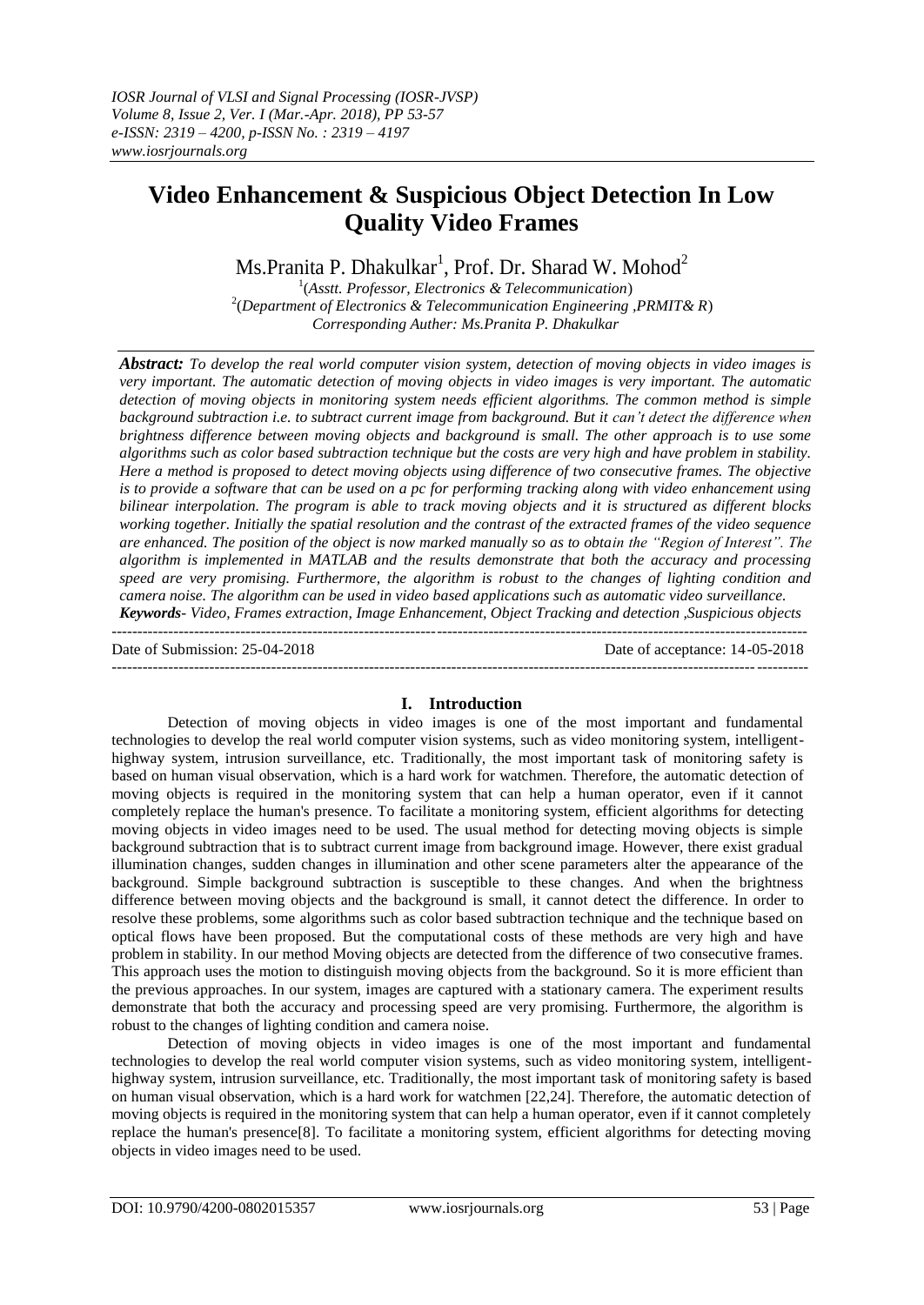## **1.1 OBJ ECTIVES**

Enhancement of low degraded video to realize the great quality video and higher frame quality. The separation of Associate in Nursing audio and frames in uncompressed low vision video to reinforce inferiority video and perform object detection.

- To Improve the speed and accuracy of technique used for police work target image at intervals less time.
- To increased frames of pictures that works well below image blur, camera motion, modification of cause, illumination, and scale conditions.
- To propose increased object following techniques supported following rule used template matching methodology.
- To find target object and match each frames in video.
- To bring home the bacon Noise Free Video.

#### **1.2 SCOPE**

Many algorithms and technology have been developed to automate monitoring the object in a video file. Object detection and tracking is a one of the challenging task in computer vision. Also, tracking of an object mainly involves two preceding steps object detection and object representation. Object detection is performed to check existence of objects in video and to precisely locate that object .Object tracking is a process of segmenting a region of interest from a video scene and keeping track of its motion, position and occlusion. The tracking is performed by monitoring objects' spatial and temporal changes during a video sequence, including its presence, position, size, shape, etc. Object tracking is used in several applications such as video surveillance, robot vision, traffic monitoring.

#### **II. Literature Review**

[M. kim, 2014] propose a novel framework for enhancement of very low-light video. For noise reduction, motion adaptive temporal filtering based on the Kalman structured updating is presented. Dynamic range of denoised video is increased by adaptive adjustment of RGB histograms. The proposed method exploits color filter array (CFA) raw data for achieving low memory consumption. The adaptive temporal filter based on the Kalman filter and adopted the NLM denoising for further smoothing. Histogram adjustment using the gamma transform and the adaptive clipping threshold is also presented to increase the dynamic range of the low-light vid234eo.

[W. Zhong, 2014] proposed method based on a sparse collaborative model that exploits both holistic templates and local representations to account for drastic appearance changes. Develop a sparse discriminative classifier (SDC) and sparse generative model (SGM) for object tracking. In the SDC module, we present a classifier that separates the foreground object from the background based on holistic templates. It plays a critical role in numerous vision applications such as motion analysis, activity recognition, visual surveillance and intelligent user interfaces. Local representations are adopted to form a robust histogram that considers the spatial information among local patches with an occlusion handling module, which enables our tracker to better handle heavy occlusions.

[N. Kumar, 2015] proposed Mean and Median image filtering algorithms are compared based on their ability to reconstruct noise affected images. The purpose of these algorithms is to remove noise from a signal that might occur through the transmission of an image. These algorithms can be applied to one-dimensional as well as two-dimensional signals. A new framework for removing impulse noise from images is presented in which the nature of the filtering operation is conditioned on a state variable defined as the output of a classifier that operates on the differences between the input pixel and the remaining rank-ordered pixels in a sliding window. In this comparison of noise removal filters, the experiment has been conducted for different images and at various noise levels, and is seen that Median filters performed the best overall noise compositions tested by providing minimum MSE. Local Mean filter take the mean value of group of pixels surrounding to target pixel to smooth the image where as "Non Local Means" filtering take a mean of all pixels in the image, weighted by how similar those pixels are to the target pixels. If the image sequences are temporally correlated, noise can be reduced effectively by temporal filtering [1] because of temporal (inter-frame) filter can exploit the correlation to achieve high noise attenuation [10]. In the working areas of the video frames it cannot be applied as it is because it creates a motion blur. In respect to identified the true noise the temporal filter may use. Most of the noise is removed by the temporal filtering and the remaining noise can be exaggerated by the Non-local means denoising. The level of noise is much higher in low-light environment, edges and textures are often over smoothed during the denoising process. Tone Mapping is a technique used in image processing and computer graphics to map one set of colors to another to approximate the appearance of high dynamic range image in a medium that has a more limited dynamic ranges. Tone mapping is the process of amplify intensity of low-light video by judicious histogram adjustment [1]. Mostly three types of histograms of RGB color are computed separately after grouping pixels of each color channel from a CFA (color filter array) image, and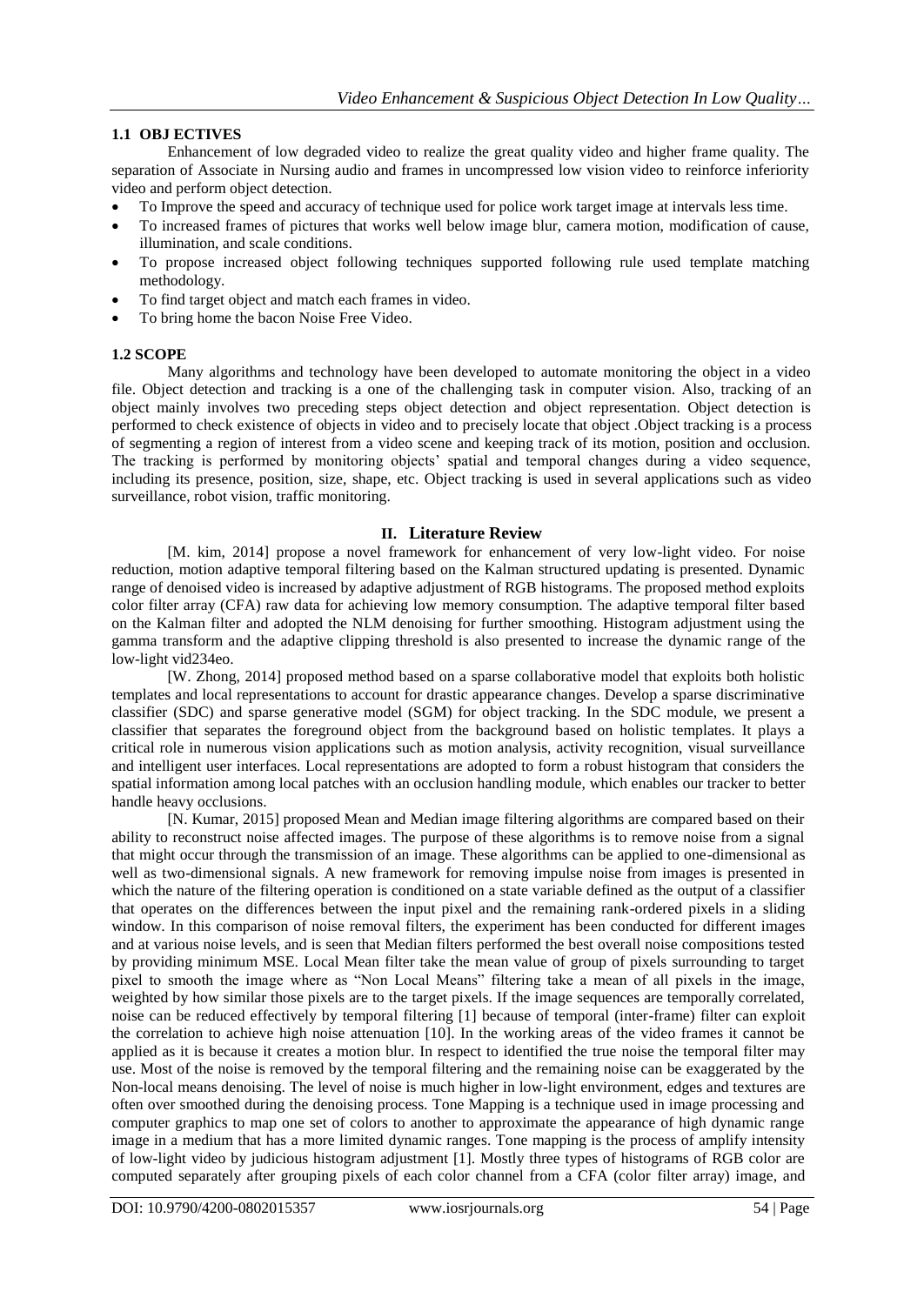then they are transformed with adaptively selected low and high feature thresholds [1].System use transform value which should be less than 1 to map dark pixels to a bright level. Because most of pixels have very small intensity values ranging about 5% of maximum intensity in extremely low light condition, stretching all pixels causes an associate degree incorrect conversion with a high offset intensity. By clipping pixels below the highest value of histogram and pixels with intensity beyond top 99th percentile, system can obtain satisfactory tone-mapped result while color balance is retaining always better than the result generated [1]. The principle behind the tone mapping process is to extend the dynamic range of dark image areas and meanwhile it slightly affected in other areas. If system wish to deliver an output in high dynamic range (HDR) image on paper or on a display, there must somehow convert the wide intensity range in the image to the lower range supported by the display [6]. The tone mapping technique is operated on brightness level (luminance) [7] Histogram Equalization is image processing technique. Greater is the histogram stretch greater is the contrast of the input image [2]. Histogram Equalization is one of the foremost familiar, computationally quick and straightforward to implement techniques for image enhancement but it mostly prefer for contrast enhancement of digital images [3].A histogram is a graphical representation of the distribution of data while an image histogram is a graphical representation of the number of pixels in an image as operate of their intensity. The HE Histogram equalization technique is used to stretch the histogram of the input image. If the distinction of the image is to be exaggerated then it means that the histogram equalization distribution of the corresponding image has to be widened. Histogram equalization is that the most generally used enhancement technique in digital image process because it deliver better result and cleanness in output that other [3]. The histogram of an input image is generally refers to a histogram of the pixel intensity values. The bar graph may be a graph showing the amount of pixels in a picture at every totally different intensity worth found therein image. For an 8 bit grayscale image there are 256 different possible intensities are available and so that the histogram will graphically display 256 numbers showing the distribution of pixels amongst those grayscale values. Histograms take input as color picture and may provide individual demonstration of red, green and blue color channels of histograms [3]. It tries to change the special bar graph of a picture to closely match the same distribution. The main aspire of this process is to obtained a uniform distributed histogram by using the cumulative density function of the given image. HE consist of following advantages such as,2.3.1 It suffers from the problem of being poorly suited for retaining local detail due to its global treatment of the image.2.3.2 Small-scale details that are often associated with the small bins of the histogram are eliminated [6].

## **III. Proposed Methodology (***Algorithm)*

- **1.** Select an input video
- **2.** Extract Frames and audio
- **3.** Classify Frames as quality frames and degraded frames.
- **4.** Enhance degraded frames.
- **5.** Define suspicious objects.
- **6.** Track suspicious object in each frames of video.
- **7.** Display result.



**Figure 3.1 System Architecture Diagram**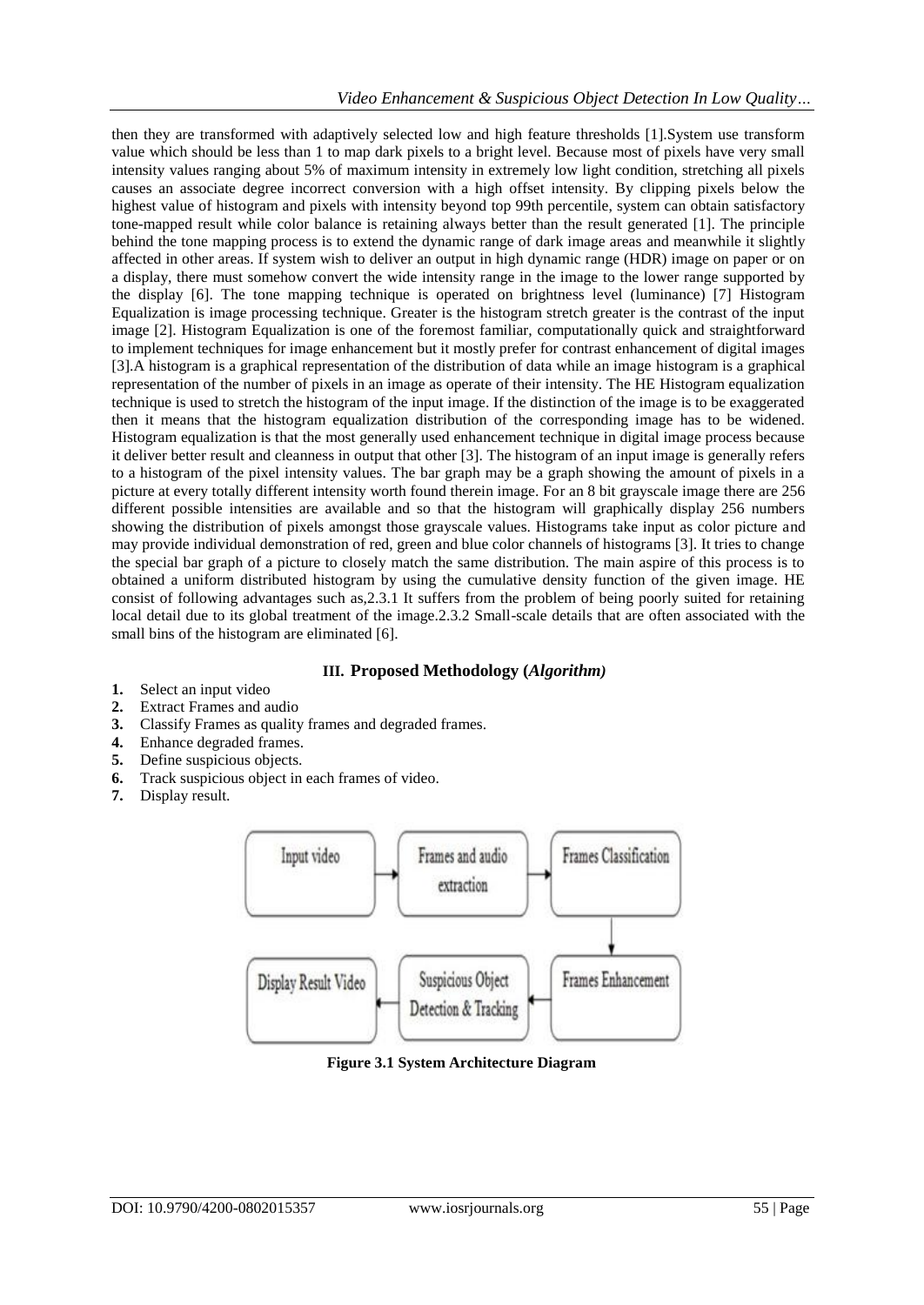

**Figure 3.2 Data Flow Diagram**

|  | <b>IV. Result Analysis</b> |  |  |
|--|----------------------------|--|--|
|--|----------------------------|--|--|

| <b>SN</b>      | Video<br><b>Name</b>                         | No of<br><b>Frames</b> | <b>Frames</b><br><b>Extracte</b><br>d | <b>Quality</b> |     | Degrade Time of Frame<br><b>Frames d Frames Enhancement</b> |
|----------------|----------------------------------------------|------------------------|---------------------------------------|----------------|-----|-------------------------------------------------------------|
| 1              | $1.$ avi                                     | 25                     | 25                                    | 5              | 20  | 0.4                                                         |
| $\overline{z}$ | MM.avi                                       | 50                     | 50                                    | з              | 47  | 0.8                                                         |
| 3              | nn.avi                                       | 100                    | 100                                   | 5              | 95  | 1.34                                                        |
| $\mathbf{A}$   | $VID-$<br>20151230-<br><b>WA0005.</b><br>avi | 150                    | 150                                   | 6              | 144 | 1.87                                                        |
| 5              | $VID-$<br>20160121-<br><b>WA0004.</b><br>avi | 175                    | 175                                   | 10             | 165 | 2.45                                                        |

| SN | <b>Video Name</b>           | Suspecious<br>Objects<br><b>Detected</b> | <b>Time for</b><br>Object<br>detection | Total<br><b>Suspecious</b><br>Objects |     | <b>Accuracy Failure Rate</b> |
|----|-----------------------------|------------------------------------------|----------------------------------------|---------------------------------------|-----|------------------------------|
|    | 1.avi                       |                                          | 0.345                                  |                                       | 100 | 0                            |
|    | MM.avi                      | 5                                        | 0.453                                  |                                       | 100 | $\circ$                      |
| 3  | nn.avi                      | 3                                        | 0.563                                  |                                       | 100 | $\theta$                     |
| 4  | VID-20151230-<br>WA0005.avi | 3                                        | 0.675                                  |                                       | 100 | $\Omega$                     |
| 5  | VID-20160121-<br>WA0004.avi |                                          | 0.567                                  |                                       | 100 | $\circ$                      |

### **V. Conclusion**

Proposed methodology expected to be work as per objectives and will be better enhance video that will help in suspicious object detection.

#### **References**

- [1]. "Bartleby.com homepage". Retrieved 28 November 2010.
- "Parse". Dictionary.reference.com. Retrieved 27 November 2010.
- [3]. "Parse". Dictionary.reference.com. Retrieved 27 November 2010.
- [4]. Aho, A.V., Sethi, R. and Ullman ,J.D. (1986) " Compilers: principles, techniques, and tools." Addison-Wesley Longman Publishing Co., Inc. Boston, MA, USA.
- [5]. Frost, R., Hafiz, R. and Callaghan, P. (2007) "Modular and Efficient Top-Down Object detection for Ambiguous Left-Recursive Grammars." 10th International Workshop on Object detection Technologies (IWPT), ACL- SIGPARSE, Pages: 109 - 120, June 2007, Prague.
- 
- [6]. S.Belongie, J. Malik, and J. Puzicha, "Matching shapes",Proc. of ICCV, 2001. [7]. H. Drucker, R. Schapire, and P. Simard, "Boosting performance in neural networks," Intl J. Pattern Rec. and Artificial Intelligence, vol. 7, no. 4, 1993.
- [8]. F. Fleuret, and D. Geman, "Coarse-to-Fine face detection", IJCV, June, 2000.<br>[9]. Y. Freund and R. Schapire, "Experiments with a new boosting algorithm", Pro
- Y. Freund and R. Schapire, "Experiments with a new boosting algorithm", Proc. of ICML, 1996.